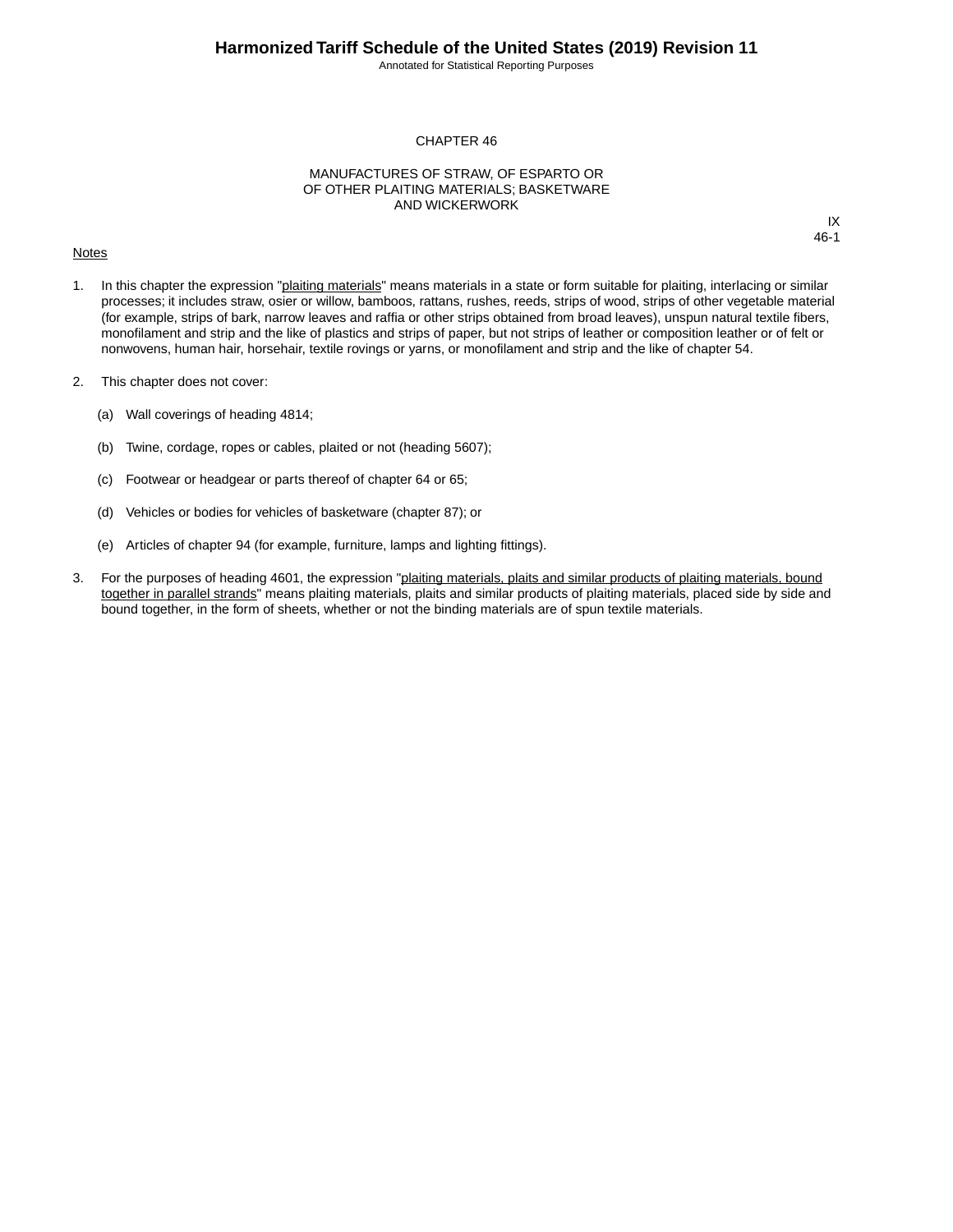Annotated for Statistical Reporting Purposes

| Heading/                 | Stat.       |                                                                                                                                                                                                                                                                                                                                                                                          | Unit                  |                    | Rates of Duty                                                                         |                |
|--------------------------|-------------|------------------------------------------------------------------------------------------------------------------------------------------------------------------------------------------------------------------------------------------------------------------------------------------------------------------------------------------------------------------------------------------|-----------------------|--------------------|---------------------------------------------------------------------------------------|----------------|
| Subheading               | Suf-<br>fix | <b>Article Description</b>                                                                                                                                                                                                                                                                                                                                                               | of<br>Quantity        | General            | Special                                                                               | $\overline{2}$ |
| 4601<br>4601.21          |             | Plaits and similar products of plaiting materials, whether or not<br>assembled into strips; plaiting materials, plaits and similar<br>products of plaiting materials, bound together in parallel strands<br>or woven, in sheet form, whether or not being finished articles<br>(for example, mats, matting, screens):<br>Mats, matting and screens of vegetable materials:<br>Of bamboo: |                       |                    |                                                                                       |                |
| 4601.21.40               | 00          | Other:                                                                                                                                                                                                                                                                                                                                                                                   |                       |                    | Free (A, AU, BH,<br>CA, CL, CO, D, E,<br>IL, JO, KR, MA,<br>MX, OM, P, PA,<br>PE, SG) | 45%            |
| 4601.21.80 00            |             |                                                                                                                                                                                                                                                                                                                                                                                          |                       |                    |                                                                                       | 40%            |
| 4601.21.90 00            |             |                                                                                                                                                                                                                                                                                                                                                                                          |                       |                    | Free (A, AU, BH,<br>CA, CL, CO, D, E,<br>IL, JO, KR, MA,<br>MX, OM, P, PA,<br>PE, SG) | 50%            |
| 4601.22<br>4601.22.40 00 |             | Of rattan:                                                                                                                                                                                                                                                                                                                                                                               |                       |                    | Free (A, AU, BH,<br>CA, CL, CO, D, E,<br>IL, JO, KR, MA,<br>MX, OM, P, PA,<br>PE, SG) | 45%            |
| 4601.22.80               | 00          | Other:                                                                                                                                                                                                                                                                                                                                                                                   |                       |                    |                                                                                       | 40%            |
| 4601.22.90               | 00          |                                                                                                                                                                                                                                                                                                                                                                                          |                       |                    |                                                                                       | 50%            |
| 4601.29                  |             | Other:                                                                                                                                                                                                                                                                                                                                                                                   |                       |                    | Free (A, AU, BH,<br>CA, CL, CO, D, E,<br>IL, JO, KR, MA,<br>MX, OM, P, PA,<br>PE, SG) |                |
| 4601.29.40 00            |             | Woven or partly assembled:                                                                                                                                                                                                                                                                                                                                                               |                       |                    | Free (A, AU, BH,<br>CA, CL, CO, D, E,<br>IL, JO, KR, MA,<br>MX, OM, P, PA,<br>PE, SG) | 45%            |
| 4601.29.60 00            |             | Other:                                                                                                                                                                                                                                                                                                                                                                                   | kg 4.8% <sup>1/</sup> |                    | Free (A, AU, BH,<br>CA, CL, CO, D, E,<br>IL, JO, KR, MA,<br>MX, OM, P, PA,<br>PE, SG) | 45%            |
| 4601.29.80 00            |             |                                                                                                                                                                                                                                                                                                                                                                                          | . X                   | Free <sup>1/</sup> |                                                                                       | 40%            |
| 4601.29.90               | 00          |                                                                                                                                                                                                                                                                                                                                                                                          | kg 8% <sup>1/</sup>   |                    | Free (A, AU, BH,<br>CA, CL, CO, D, E,<br>IL, JO, KR, MA,<br>MX, OM, P, PA,<br>PE, SG) | 50%            |
|                          |             |                                                                                                                                                                                                                                                                                                                                                                                          |                       |                    |                                                                                       |                |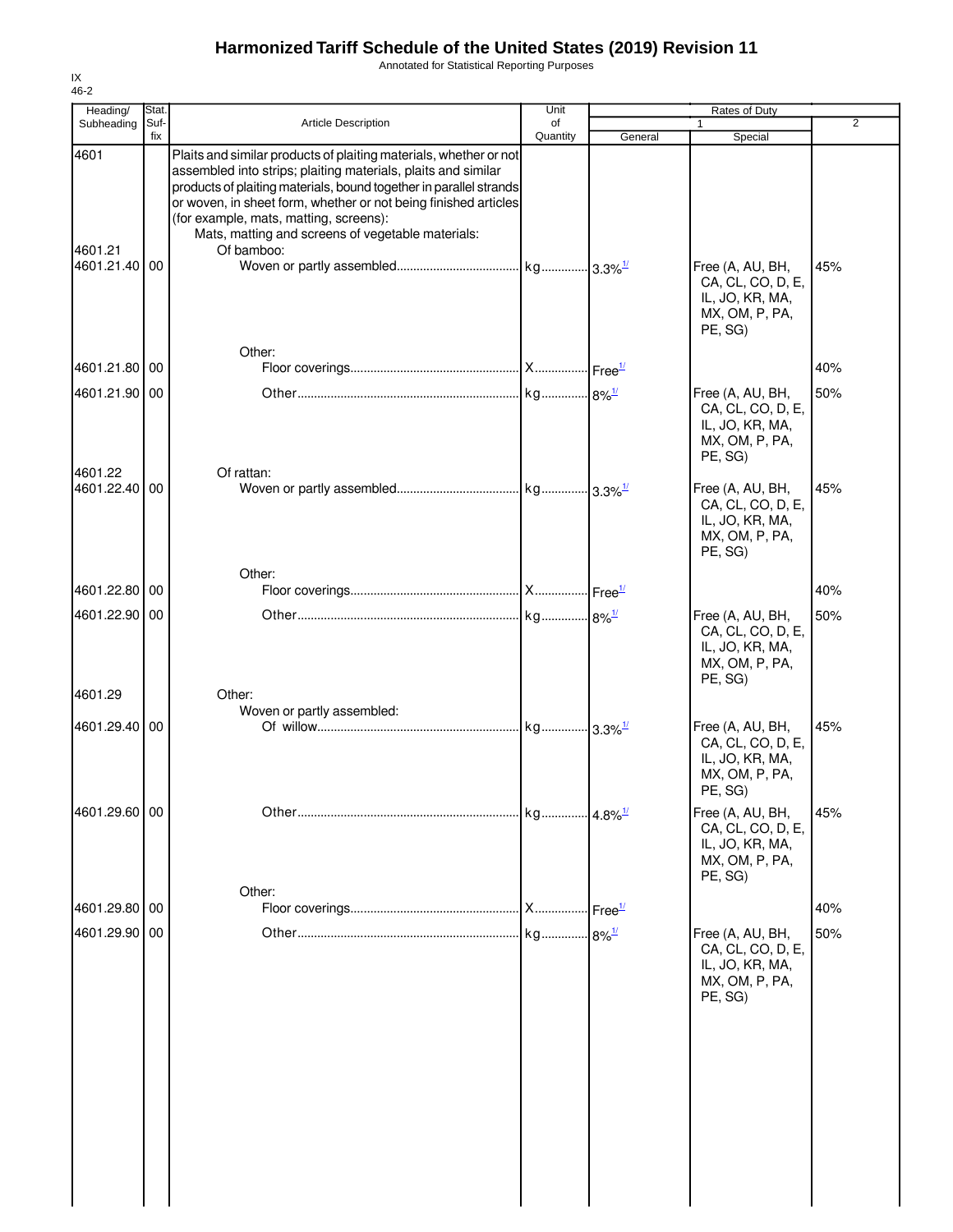Annotated for Statistical Reporting Purposes

| ٠<br>۰,<br>× |
|--------------|

| Heading/                 | Stat.       |                                                                                                                                                                                                                                                                                                                                        | Unit           |                       | Rates of Duty                                                                          |                |
|--------------------------|-------------|----------------------------------------------------------------------------------------------------------------------------------------------------------------------------------------------------------------------------------------------------------------------------------------------------------------------------------------|----------------|-----------------------|----------------------------------------------------------------------------------------|----------------|
| Subheading               | Suf-<br>fix | <b>Article Description</b>                                                                                                                                                                                                                                                                                                             | of<br>Quantity | General               | Special                                                                                | $\overline{2}$ |
| 4601 (con.)              |             | Plaits and similar products of plaiting materials, whether or not<br>assembled into strips; plaiting materials, plaits and similar<br>products of plaiting materials, bound together in parallel strands<br>or woven, in sheet form, whether or not being finished articles<br>(for example, mats, matting, screens): (con.)<br>Other: |                |                       |                                                                                        |                |
| 4601.92<br>4601.92.05 00 |             | Of bamboo:<br>Plaits and similar products of plaiting materials,                                                                                                                                                                                                                                                                       |                |                       | Free (A, AU, BH,<br>CA, CL, CO, D, E,<br>IL, JO, KR, MA,<br>MX, OM, P, PA,<br>PE, SG)  | 80%            |
| 4601.92.20 00            |             |                                                                                                                                                                                                                                                                                                                                        |                |                       | Free (A, AU, BH,<br>CA, CL, CO, D, E,<br>IL, JO, KR, MA,<br>MX, OM, P, PA,<br>PE, SG)  | 45%            |
| 4601.93<br>4601.93.01    | 00          | Of rattan:                                                                                                                                                                                                                                                                                                                             |                |                       |                                                                                        | 20%            |
| 4601.93.05 00            |             | Plaits and similar products of plaiting materials,                                                                                                                                                                                                                                                                                     |                |                       | Free (A, AU, BH,<br>CA, CL, CO, D, E,<br>IL, JO, KR, MA,<br>MX, OM, P, PA,<br>PE, SG)  | 80%            |
| 4601.93.20 00            |             |                                                                                                                                                                                                                                                                                                                                        |                |                       | Free (A, AU, BH,<br>CA, CL, CO, D, E,<br>IL, JO, KR, MA,<br>MX, OM, P, PA,<br>PE, SG)  | 45%            |
| 4601.94<br>4601.94.05 00 |             | Of other vegetable materials:<br>Plaits and similar products of plaiting materials,                                                                                                                                                                                                                                                    |                |                       | Free (A, AU, BH,<br>CA, CL, CO, D, E,<br>IL, JO, KR, MA,<br>MX, OM, P, PA,<br>PE, SG)  | 80%            |
| 4601.94.20 00            |             | Other:                                                                                                                                                                                                                                                                                                                                 |                |                       | Free (A, AU, BH,<br>CA, CL, CO, D, E,<br>IL, JO, KR, MA,<br>MX, OM, P, PA,<br>PE, SG)  | 45%            |
| 4601.94.40 00            |             |                                                                                                                                                                                                                                                                                                                                        | <b>X</b>       | Free <sup>1/</sup>    |                                                                                        | 25%            |
| 4601.99<br>4601.99.05 00 |             | Other:<br>Plaits and similar products of plaiting materials,                                                                                                                                                                                                                                                                           |                |                       | Free (A, AU, BH,<br>CA, CL, CO, D, E,<br>IL, JO, KR, MA,<br>MX, OM, P, PA,<br>PE, SG)  | 80%            |
| 4601.99.90 00            |             |                                                                                                                                                                                                                                                                                                                                        | kg             | $3.3\%$ <sup>1/</sup> | Free (A+, AU, BH,<br>CA, CL, CO, D, E,<br>IL, JO, KR, MA,<br>MX, OM, P, PA,<br>PE, SG) | 25%            |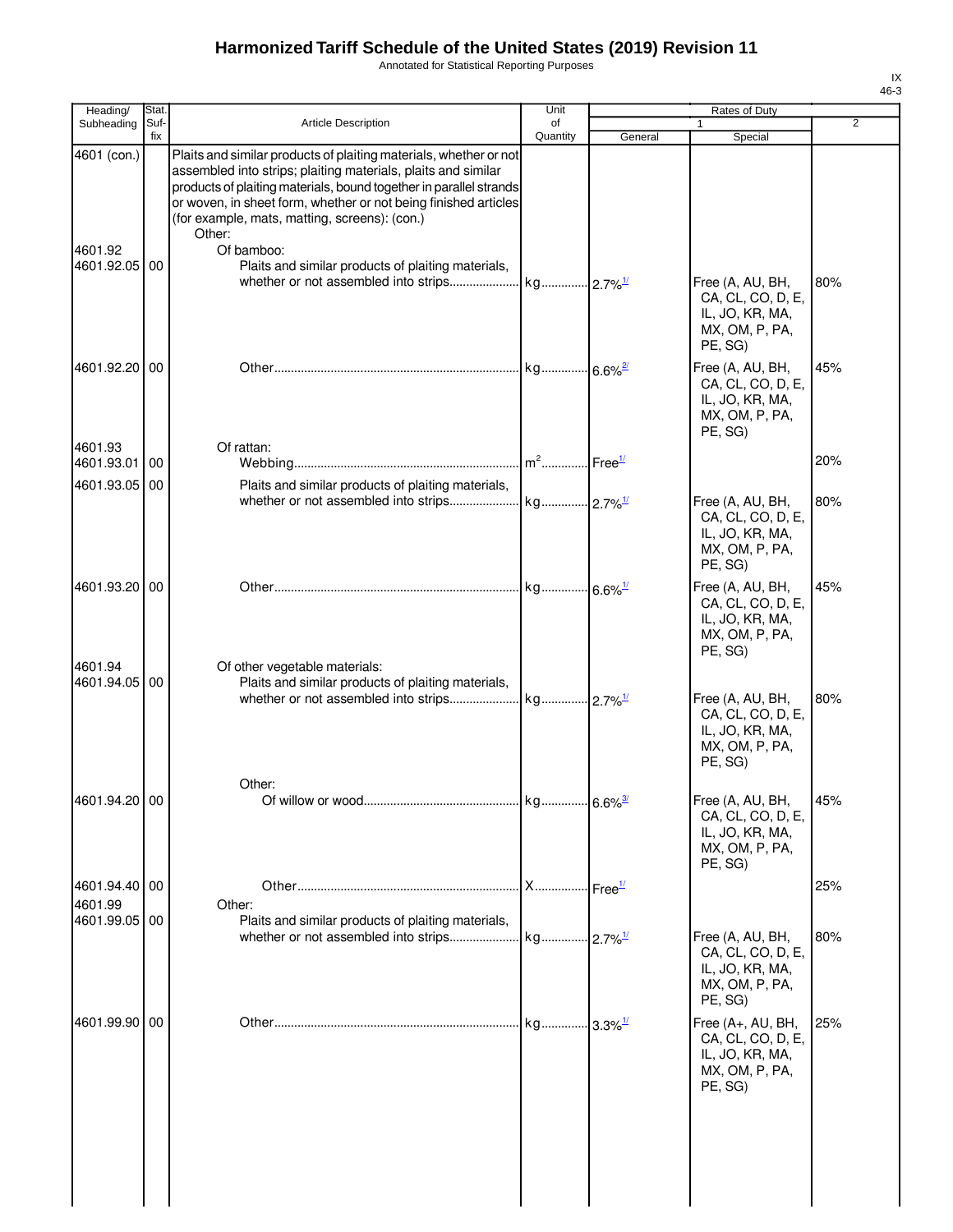Annotated for Statistical Reporting Purposes

| Heading/                         | Stat.       |                                                                                                                                                                                                        | Unit                  |         | Rates of Duty                                                                                    |                |
|----------------------------------|-------------|--------------------------------------------------------------------------------------------------------------------------------------------------------------------------------------------------------|-----------------------|---------|--------------------------------------------------------------------------------------------------|----------------|
| Subheading                       | Suf-<br>fix | Article Description                                                                                                                                                                                    | of                    |         | 1                                                                                                | $\overline{2}$ |
| 4602<br>4602.11<br>4602.11.05 00 |             | Basketwork, wickerwork and other articles, made directly to<br>shape from plaiting materials or made up from articles of<br>heading 4601; articles of loofah:<br>Of vegetable materials:<br>Of bamboo: | Quantity              | General | Special<br>Free (A, AU, BH,<br>CA, CL, CO, D, E,<br>IL, JO, KR, MA,<br>MX, OM, P, PA,<br>PE, SG) | 45%            |
| 4602.11.07                       | 00          | Other baskets and bags, whether or not lined:                                                                                                                                                          |                       |         |                                                                                                  | 50%            |
| 4602.11.09 00                    |             |                                                                                                                                                                                                        | No 10% <sup>1/</sup>  |         | Free (A, AU, BH,<br>CA, CL, CO, D, E,<br>IL, JO, KR, MA,<br>MX, OM, P, PA,<br>PE, SG)            | 50%            |
| 4602.11.21                       | 00          | Luggage, handbags and flatgoods, whether or not                                                                                                                                                        | No 6.2% <sup>1/</sup> |         | Free (AU, BH, CA,<br>CL, CO, D, IL, JO,<br>KR, MA, MX, OM,<br>P, PA, PE, R, SG)<br>5.2% (E)      | 50%            |
| 4602.11.35 00                    |             | Other:                                                                                                                                                                                                 |                       |         |                                                                                                  | 45%            |
| 4602.11.45 00                    |             |                                                                                                                                                                                                        |                       |         | Free (A, AU, BH,<br>CA, CL, CO, D, E,<br>IL, JO, KR, MA,<br>MX, OM, P, PA,<br>PE, SG)            | 45%            |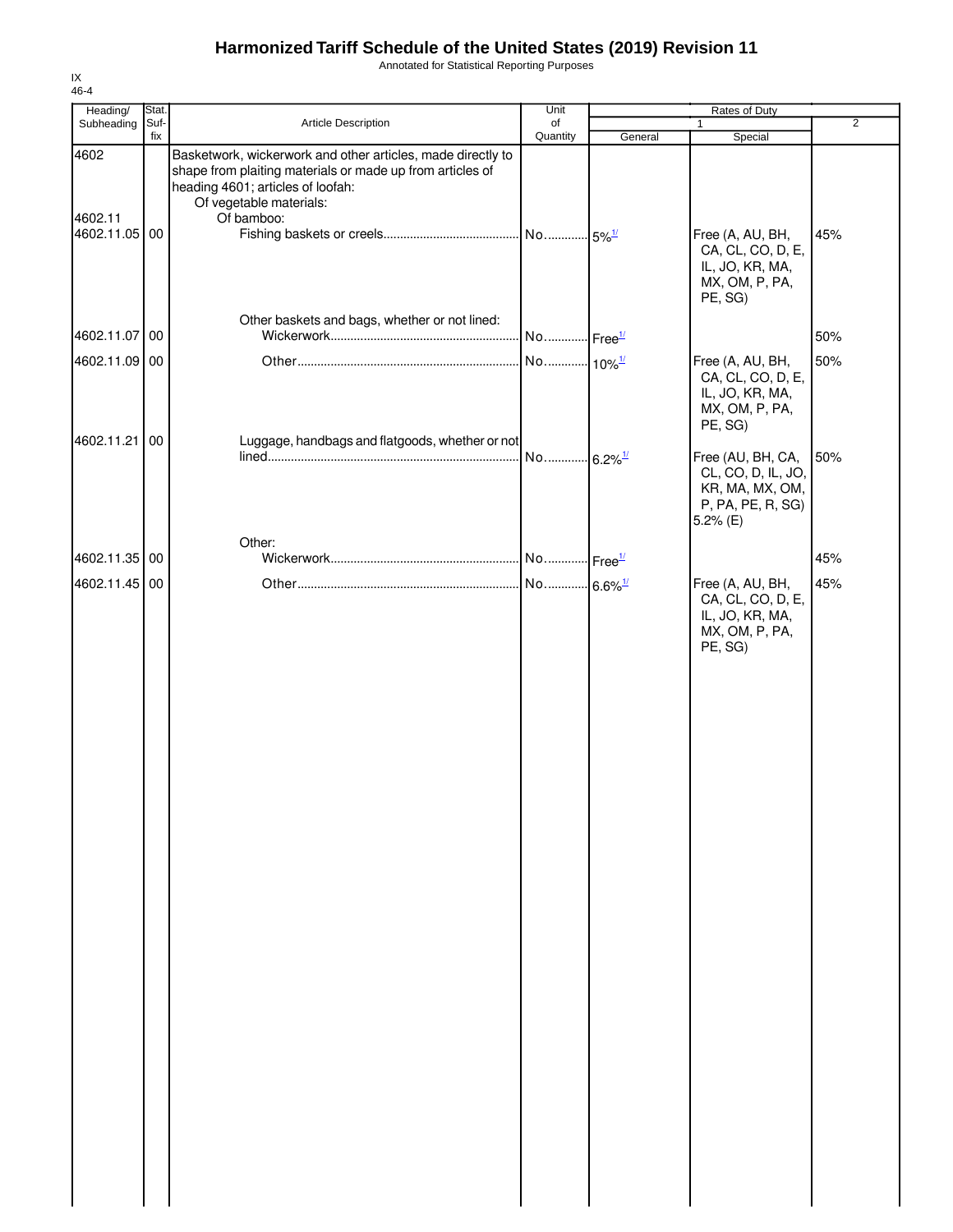Annotated for Statistical Reporting Purposes

| Heading/                                | Stat.       |                                                                                                                                                                                                                      | Unit                  |         | Rates of Duty                                                                                         |                |
|-----------------------------------------|-------------|----------------------------------------------------------------------------------------------------------------------------------------------------------------------------------------------------------------------|-----------------------|---------|-------------------------------------------------------------------------------------------------------|----------------|
| Subheading                              | Suf-<br>fix | <b>Article Description</b>                                                                                                                                                                                           | of<br>Quantity        | General | $\mathbf{1}$<br>Special                                                                               | $\overline{2}$ |
| 4602 (con.)<br>4602.12<br>4602.12.05 00 |             | Basketwork, wickerwork and other articles, made directly to<br>shape from plaiting materials or made up from articles of<br>heading 4601; articles of loofah: (con.)<br>Of vegetable materials: (con.)<br>Of rattan: |                       |         | Free (A, AU, BH,<br>CA, CL, CO, D, E,<br>IL, JO, KR, MA,<br>MX, OM, P, PA,<br>PE, SG)                 | 45%            |
| 4602.12.14 00                           |             | Other baskets and bags, whether or not lined:                                                                                                                                                                        | No Free <sup>1/</sup> |         |                                                                                                       | 50%            |
|                                         |             |                                                                                                                                                                                                                      |                       |         |                                                                                                       |                |
| 4602.12.16 00                           |             | Luggage, handbags and flatgoods, whether or not<br>lined:                                                                                                                                                            | No 5% <sup>1/</sup>   |         | Free (A, AU, BH,<br>CA, CL, CO, D, E,<br>IL, JO, KR, MA,<br>MX, OM, P, PA,<br>PE, SG)                 | 50%            |
| 4602.12.23 00                           |             | Articles of a kind normally carried in the pocket                                                                                                                                                                    |                       |         |                                                                                                       |                |
|                                         |             |                                                                                                                                                                                                                      |                       |         | Free (A, AU, BH,<br>CA, CL, CO, D, E,<br>IL, JO, KR, MA,<br>MX, OM, P, PA,<br>PE, SG)                 | 50%            |
| 4602.12.25 00                           |             |                                                                                                                                                                                                                      |                       |         | Free (AU, BH, CA,<br>CL, CO, D, IL, JO,<br>MA, MX, OM, P,<br>PA, PE, R, SG)<br>3.6% (KR)<br>15.5% (E) | 50%            |
| 4602.12.35                              | 00          | Other:                                                                                                                                                                                                               |                       |         |                                                                                                       | 45%            |
| 4602.12.45 00                           |             |                                                                                                                                                                                                                      |                       |         | Free (A, AU, BH,                                                                                      | 45%            |
|                                         |             |                                                                                                                                                                                                                      |                       |         | CA, CL, CO, D, E,<br>IL, JO, KR, MA,<br>MX, OM, P, PA,<br>PE, SG)                                     |                |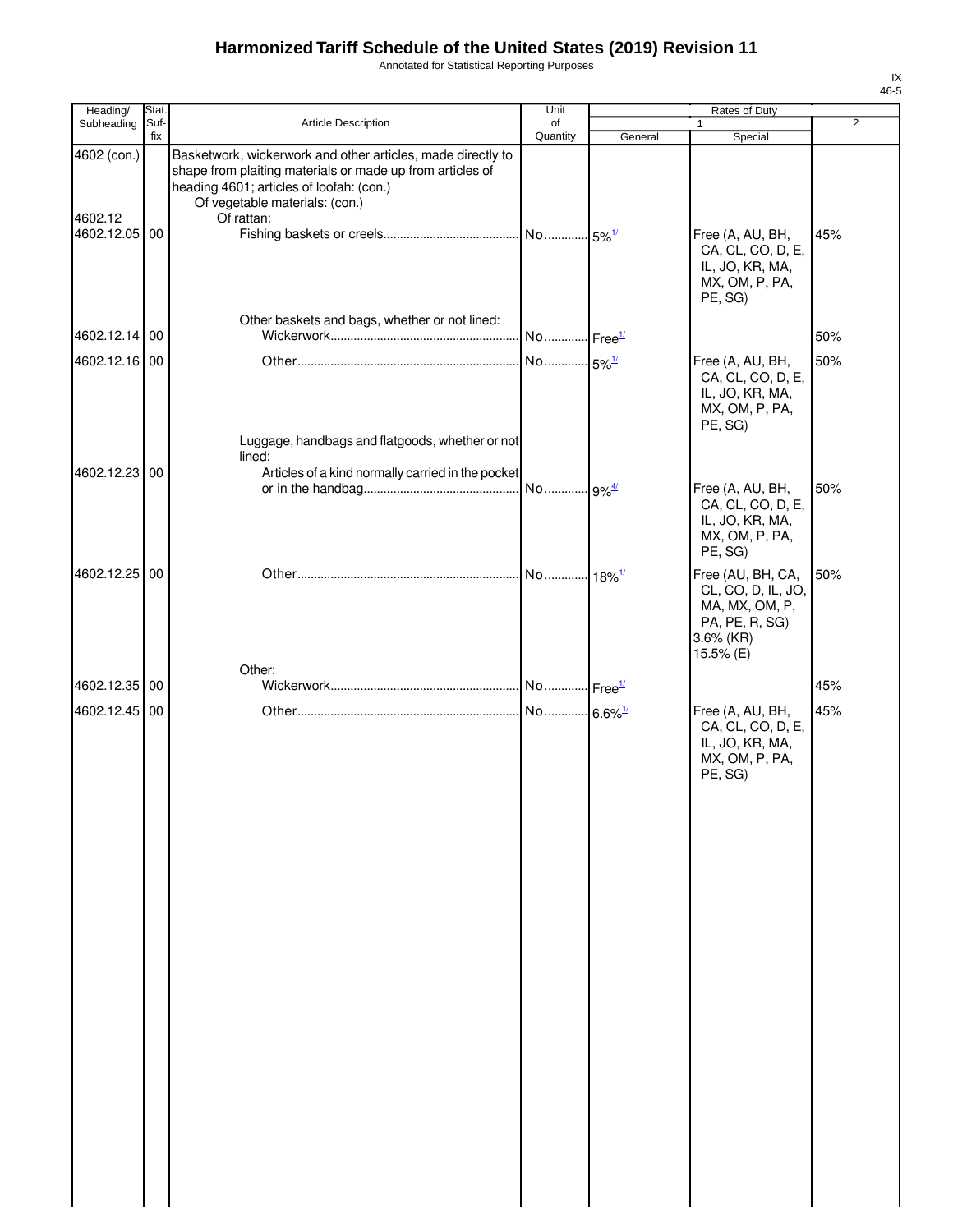Annotated for Statistical Reporting Purposes

| Heading/                                | Stat.       |                                                                                                                                                                                                                  | Unit                  |                       | Rates of Duty                                                                                                         |                |
|-----------------------------------------|-------------|------------------------------------------------------------------------------------------------------------------------------------------------------------------------------------------------------------------|-----------------------|-----------------------|-----------------------------------------------------------------------------------------------------------------------|----------------|
| Subheading                              | Suf-<br>fix | <b>Article Description</b>                                                                                                                                                                                       | of<br>Quantity        | General               | 1<br>Special                                                                                                          | $\overline{2}$ |
| 4602 (con.)<br>4602.19<br>4602.19.05 00 |             | Basketwork, wickerwork and other articles, made directly to<br>shape from plaiting materials or made up from articles of<br>heading 4601; articles of loofah: (con.)<br>Of vegetable materials: (con.)<br>Other: |                       |                       | Free (A, AU, BH,<br>CA, CL, CO, D, E,<br>IL, JO, KR, MA,                                                              | 45%            |
| 4602.19.12 00                           |             | Other baskets and bags, whether or not lined:                                                                                                                                                                    | No 5.8% <sup>1/</sup> |                       | MX, OM, P, PA,<br>PE, SG)<br>Free (A, AU, BH,<br>CA, CL, CO, D, E,<br>IL, JO, KR, MA,<br>MX, OM, P, PA,<br>PE, R, SG) | 50%            |
|                                         |             | Of palm leaf:                                                                                                                                                                                                    |                       |                       |                                                                                                                       |                |
| 4602.19.14 00                           |             |                                                                                                                                                                                                                  |                       |                       |                                                                                                                       | 50%            |
| 4602.19.16 00                           |             |                                                                                                                                                                                                                  |                       |                       | Free (A, AU, BH,<br>CA, CL, CO, D, E,<br>IL, JO, KR, MA,<br>MX, OM, P, PA,<br>PE, SG)                                 | 50%            |
| 4602.19.17                              | 00          | Other:                                                                                                                                                                                                           |                       |                       |                                                                                                                       | 50%            |
| 4602.19.18 00                           |             |                                                                                                                                                                                                                  |                       |                       | Free (A, AU, BH,                                                                                                      | 50%            |
|                                         |             | Luggage, handbags and flatgoods, whether or not                                                                                                                                                                  |                       |                       | CA, CL, CO, D, E,<br>IL, JO, KR, MA,<br>MX, OM, P, PA,<br>PE, SG)                                                     |                |
| 4602.19.22 00                           |             | lined:                                                                                                                                                                                                           |                       |                       | Free (AU, BH, CA,<br>CL, CO, D, IL, JO,<br>KR, MA, MX, OM,<br>P, PA, PE, R, SG)<br>4.6% $(E)$                         | 50%            |
| 4602.19.23 00                           |             | Of palm leaf:<br>Articles of a kind normally carried in the                                                                                                                                                      |                       |                       | Free (A*, AU, BH,<br>CA, CL, CO, D, E,<br>IL, JO, KR, MA,<br>MX, OM, P, PA,<br>PE, SG)                                | 50%            |
| 4602.19.25 00                           |             |                                                                                                                                                                                                                  |                       |                       | Free (AU, BH, CA,<br>CL, CO, D, IL, JO,<br>MA, MX, OM, P,<br>PA, PE, R, SG)<br>$3.6\%$ (KR)                           | 50%            |
| 4602.19.29                              |             |                                                                                                                                                                                                                  |                       | $5.3\%$ <sup>1/</sup> | 15.5% (E)<br>Free (AU, BH, CA,<br>CL, CO, D, IL, JO,<br>KR, MA, MX, OM,<br>P, PA, PE, R, SG)<br>4.2% $(E)$            | 50%            |
|                                         | 20          |                                                                                                                                                                                                                  | No.                   |                       |                                                                                                                       |                |
|                                         | 40          |                                                                                                                                                                                                                  | No.                   |                       |                                                                                                                       |                |
|                                         |             |                                                                                                                                                                                                                  |                       |                       |                                                                                                                       |                |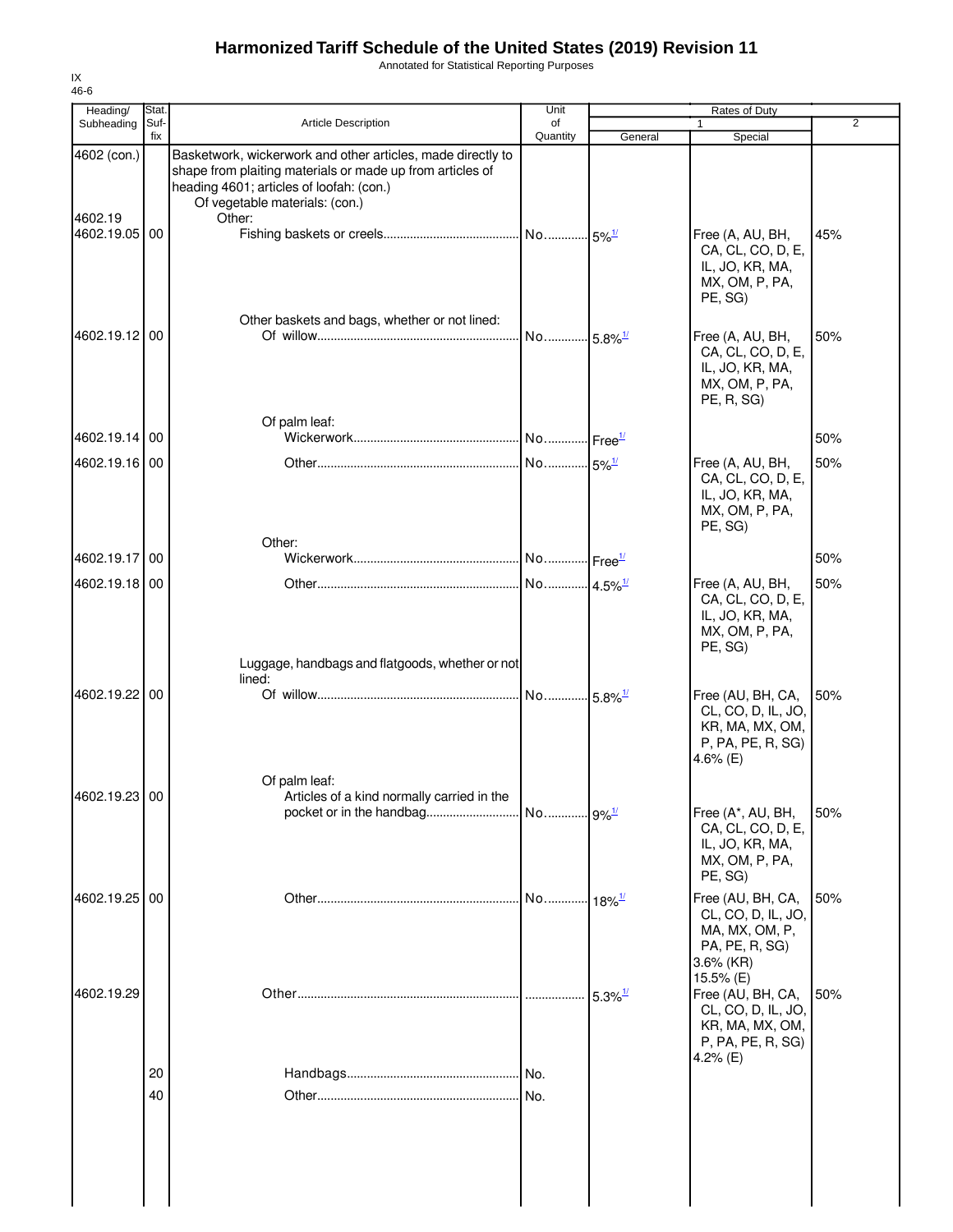Annotated for Statistical Reporting Purposes

| Heading/               | Stat.       |                                                                                                                                                                                                                         | Unit                  | Rates of Duty |                                                                                       |                |
|------------------------|-------------|-------------------------------------------------------------------------------------------------------------------------------------------------------------------------------------------------------------------------|-----------------------|---------------|---------------------------------------------------------------------------------------|----------------|
| Subheading             | Suf-<br>fix | Article Description                                                                                                                                                                                                     | of<br>Quantity        |               | $\mathbf{1}$                                                                          | $\overline{2}$ |
| 4602 (con.)<br>4602.19 |             | Basketwork, wickerwork and other articles, made directly to<br>shape from plaiting materials or made up from articles of<br>heading 4601; articles of loofah: (con.)<br>Of vegetable materials: (con.)<br>Other: (con.) |                       | General       | Special                                                                               |                |
| (con.)                 |             | Other:                                                                                                                                                                                                                  |                       |               |                                                                                       |                |
| 4602.19.35 00          |             | Of willow or wood:                                                                                                                                                                                                      |                       |               |                                                                                       | 45%            |
| 4602.19.45 00          |             | Other:                                                                                                                                                                                                                  |                       |               | Free (A, AU, BH,<br>CA, CL, CO, D, E,<br>IL, JO, KR, MA,<br>MX, OM, P, PA,<br>PE, SG) | 45%            |
| 4602.19.60 00          |             |                                                                                                                                                                                                                         |                       |               |                                                                                       | 25%            |
|                        |             |                                                                                                                                                                                                                         |                       |               |                                                                                       |                |
| 4602.19.80 00          |             |                                                                                                                                                                                                                         |                       |               | Free (A, AU, BH,<br>CA, CL, CO, D, E,<br>IL, JO, KR, MA,<br>MX, OM, P, PA,<br>PE, SG) | 25%            |
| 4602.90.00 00          |             |                                                                                                                                                                                                                         | kg 3.5% <sup>1/</sup> |               | Free (A, AU, BH,<br>CA, CL, CO, D, E,<br>IL, JO, KR, MA,<br>MX, OM, P, PA,<br>PE, SG) | 80%            |
|                        |             |                                                                                                                                                                                                                         |                       |               |                                                                                       |                |